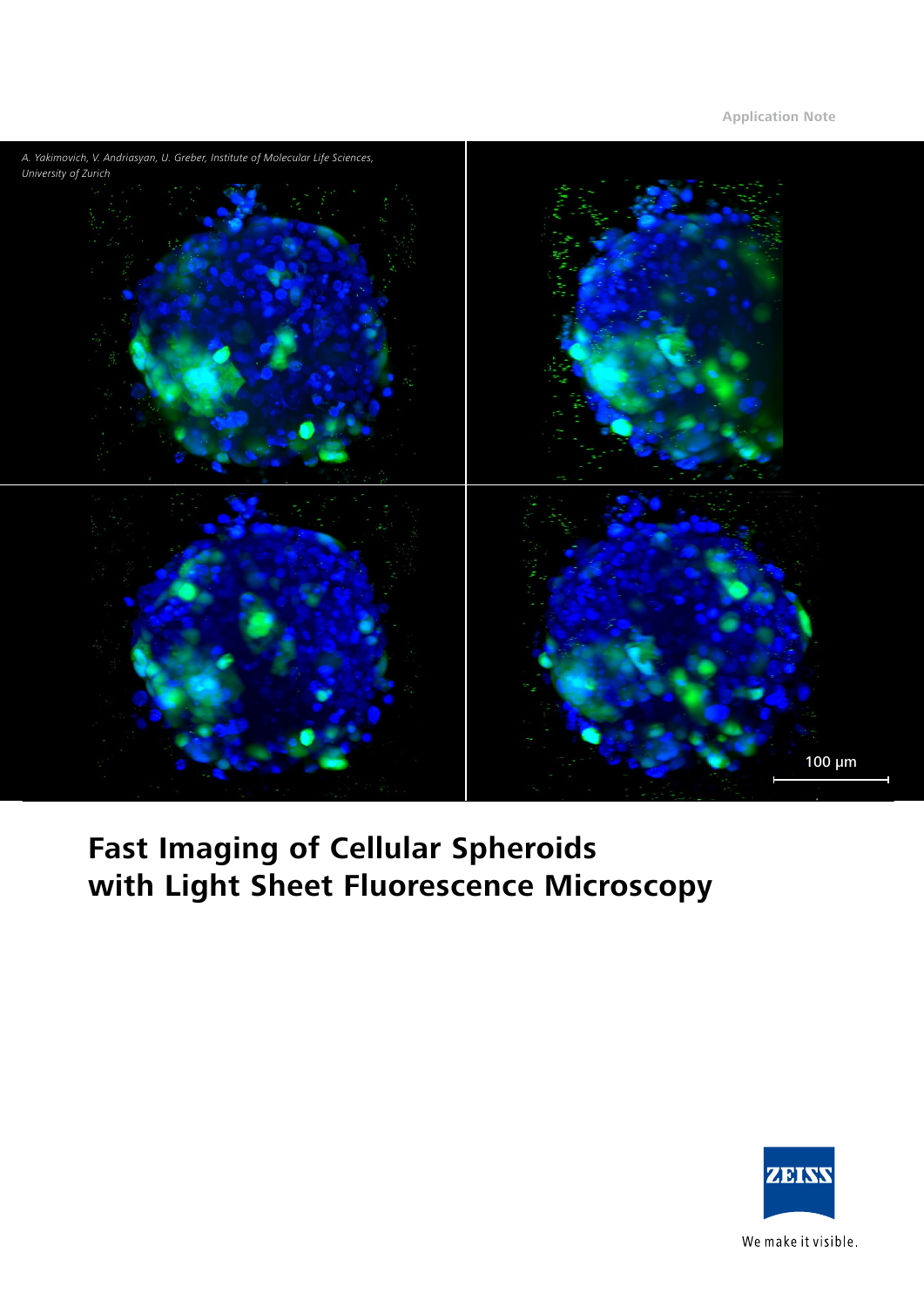## **Fast Imaging of Cellular Spheroids with Light Sheet Fluorescence Microscopy**

Author: Artur Yakimovich, Vardan Andriasyan, Prof. Dr. Urs Greber Institute of Molecular Life Sciences, University of Zurich

> Dr. Urs Ziegler, Center for Microscopy and Image Analysis, University of Zurich

 Dr. Uros Krzic, Dr. Christian Schwindling, Carl Zeiss Microscopy

Date: November 2013

#### **Introduction**

A light sheet based microscope obtains an optical section of a fluorescent specimen by illuminating only a section of the sample with a thin sheet of light. The emitted fluorescence is recorded with a camera through a wide-field microscope that is oriented perpendicularly to the light sheet (Huisken et al., 2004; Siedentopf and Zsigmondy, 1902; Voie et al., 1993). This microscopy technique provides much faster image acquisition while exposing the specimen to relatively low amounts of light, thereby reducing photobleaching and photoxicity. The improvement is especially significant with large specimens that require many sections in order to generate a three-dimensional image, such as entire organisms, organoids mimicking tissues or three dimensional cell cultures. Finally, mounting of specimens in transparent aqueous gels allows them to be imaged from multiple directions (Multiview imaging), generating high contrast images of highly scattering specimens.

Cultured cells behave differently if grown on a flat substrate compared to those grown in three-dimensional gel matrices. Such three-dimensional cell cultures are believed to be more physiological than cells grown on flat surfaces, and provide deep insight into the physiology of real tissues (Griffith and Swartz, 2006).

Light sheet fluorescence microscopy (LSFM) in combination with Multiview imaging was quickly identified as a useful tool for imaging of three dimensional cell cultures, which are known to be highly scattering (Verveer et al., 2007). In this article

we present an application of the commercially available high-resolution light sheet based microscope, Lightsheet Z.1 from ZEISS, to the investigation of large cultured organotypic tissues, so called cellular spheroids.

#### **Experimental procedures and results**

#### **Sample preparation**

Human bronchial epithelial cells (HBE cells) were cultured as scaffold-free organotypic spheroids using a hanging drop method and infected with a transgenic human adenovirus type C2 with E3B region substituted by an eGFP cassette expressed under the major CMV promoter (HAdV-E3BGFP) (Yakimovich et al., 2012). Spheroids were fixed using paraformaldehyde and stained for DNA with Hoechst 33342. Fixed spheroids were mixed with a suspension of 0.5 µm fluorescent beads (Merck Millipore, Catalogue No.: 80380016, www.merckmillipore.com) in low-melt agarose solution (Carl Roth GmbH, Product No.: 6351.5, www.carlroth.com). The mixture was then sucked into glass capillaries with inner diameter of 1 mm. The agarose was allowed to gel at room temperature for five minutes before imaging.

#### **Imaging**

Spheroid samples were imaged using Lightsheet Z.1 with 20x/1.0 detection optics and two-sided 10x/0.2 illumination optics. To counteract the degradation of the light-sheet by the highly scattering spheroid, the specimen was sequentially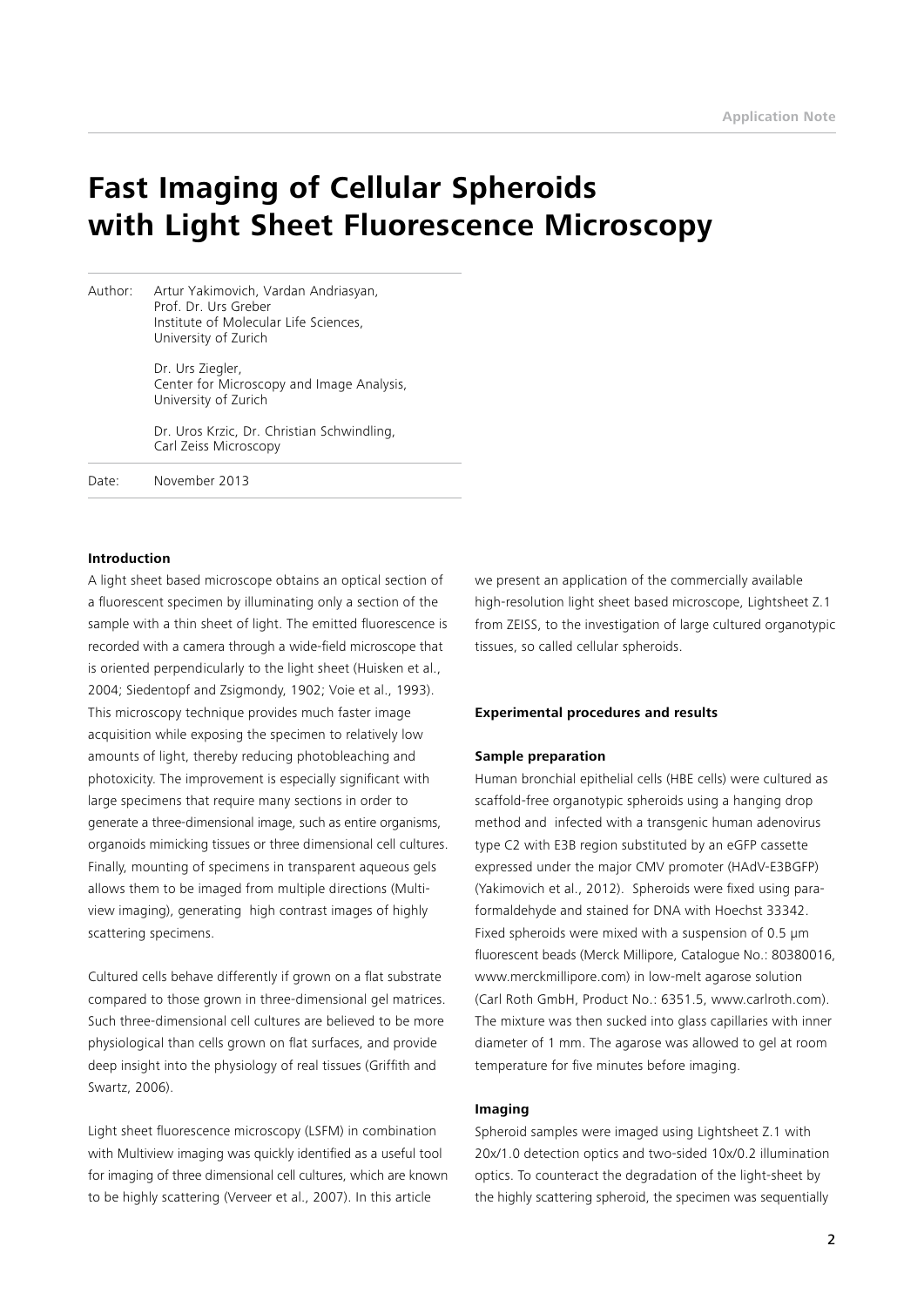illuminated through each of the two opposing illumination objectives, generating pairs of single-side illumination images, which were instantaneously combined into optical sections with considerably improved penetration depth.

To increase the acquisition speed, the specimen was illuminated simultaneously with two wavelengths. The fluorescence emission was split by a beam splitter and recorded simultaneously by two PCO.edge cameras.

Lightsheet Z.1 features rotation of the specimen around the axis perpendicular to the illumination and detection objective axes, which enables imaging of the specimen from different directions. Four three-dimensional images or "views" of the spheroid were recorded along directions that were offset in steps of 90<sup>°</sup>, and later registered and fused into a single threedimensional image.

Processing of the Multiview image sets was done using ZEN imaging software. Four views were first registered by the ZEN landmark-based algorithm, using coordinates of the fluorescent beads embedded in the agarose to bring the four views into the same orientation. The four views were finally fused using a mean-intensity algorithm. The resulting single image showed a good and homogeneous contrast across the entire periphery of the spheroid.

#### **Results**

Especially in case of highly-scattering large specimens, such as the spheroids used in our study, any single view image depicts only a fraction of the entire volume of the specimen in high quality (Fig. 1a). By Multiview imaging, views from different angles are combined and thereby provide high quality information of enhanced specimen volumes (Fig. 1b-c). In our study, image improvement by Multiview imaging shed light onto significantly deeper regions of the light-scattering organoid. This, in turn, allowed identification of infected cells within the organoid (Fig. 1c, Fig. 2).

Multiview imaging not only provided good quality data over a larger part of the spheroid, but it also increased axial resolution of the resulting images. This could be easily shown on the images of the fluorescent beads, which in a single-view image appeared elongated along the direction of the microscope's detection axis (Fig. 2, top row). In an image fused from four views (Fig. 2, bottom row), the images of the beads appeared shorter and more isotropic, and thus better reflected the real shape of the beads.



*Figure 1 Demonstration of Multiview image acquisition and image fusion of a cell spheroid*

- *a) A section perpendicular to the rotation axis through four three-dimensional images (Hoechst staining of DNA) of a Multiview dataset shows image degradation along illumination (empty arrows) and detection axis (solid arrows). Each image demonstrates best quality only in the part of the specimen that faces the detection optics.*
- *b) Overlay of four Multiview images after image registration. Each view demonstrates good quality in only a part of the specimen (colored arrows indicate direction of each view's detection optics), while all images together cover the entire volume of the spheroid.*
- *c) High quality image fused from the input images in Fig 1a-b (blue) overlaid with an image of cytoplasmic eGFP, expressed by cells that were infected with transgenic human adenovirus C2 (in green).*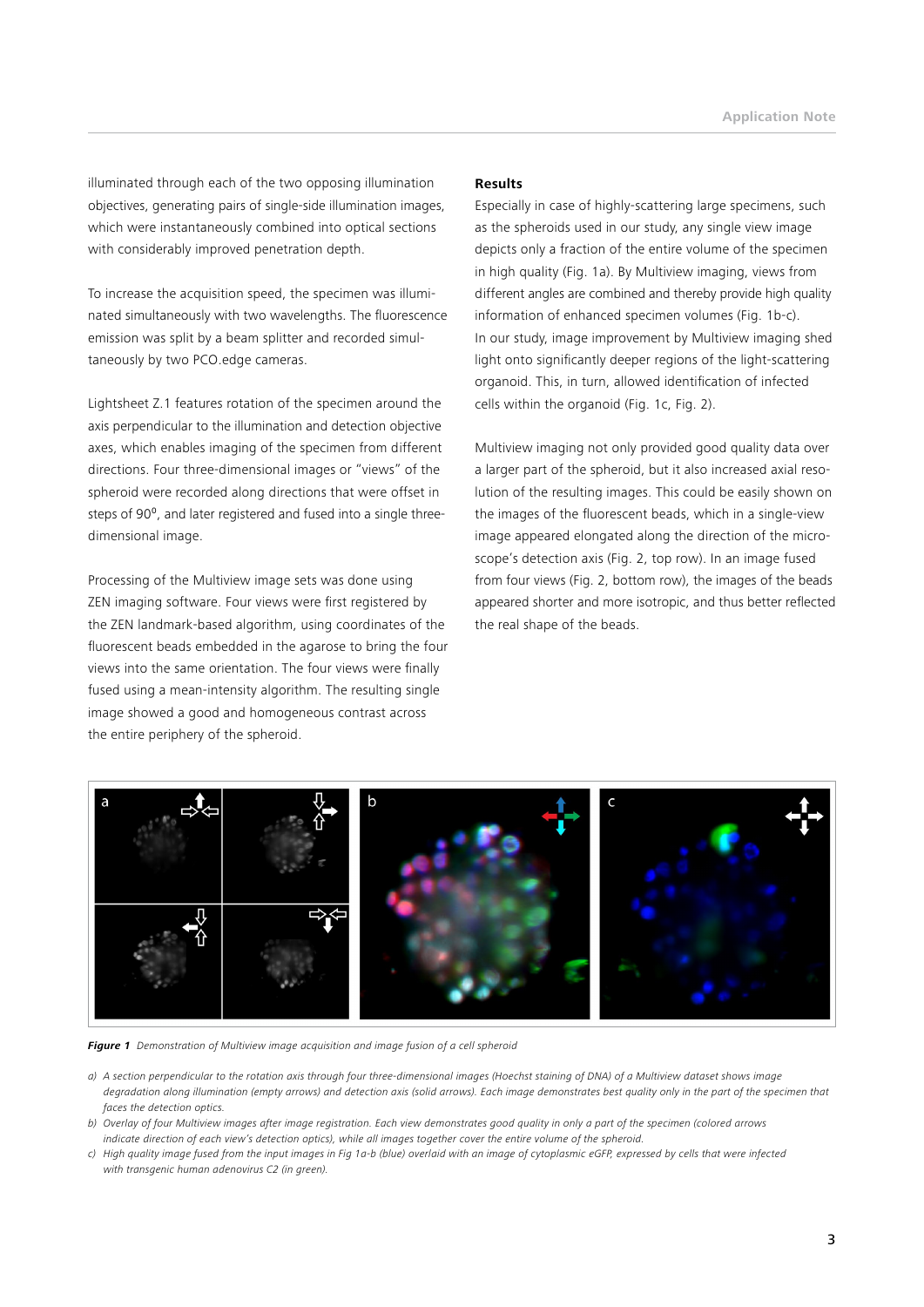

*Figure 2 Hoechst stained Human Bronchial Epithelial cell (HBE) spheroids infected with transgenic human adenovirus C2 expressing eGFP. The upper row shows maximum intensity projections (MIP) of a single stack along z-axis (xy projection) and y-axis (xz projection). The spheroid is surrounded by small green fluorescent puncta representing the fiducial beads. The lower row illustrates MIP of image fused from four registered stacks acquired at different angles. The xz projection demonstrates the improved resolution in z and increased penetration depth of the Multiview fused image compared to the single view stack.* 

### **Conclusion**

Light sheet fluorescence microscopy enables scientists to image large spheroidal cell cultures with high frame rate and low light exposure. Additionally, the light scattering characteristic of large spheroid cell cultures can be efficiently circumvented by dual side illumination and Multiview imaging. Lightsheet Z.1 combines the advantages of a light sheet microscope with easy specimen mounting, full experimental control and robust

image processing tools provided by ZEN imaging software. This makes Lightsheet Z.1 a perfect tool for imaging of large and highly scattering specimens. The high acquisition rate and simple specimen preparation enable imaging of many samples in a short amount of time. Furthermore, we show that Lightsheet Z.1 can be a tool for the development of novel assays in infectious disease biology.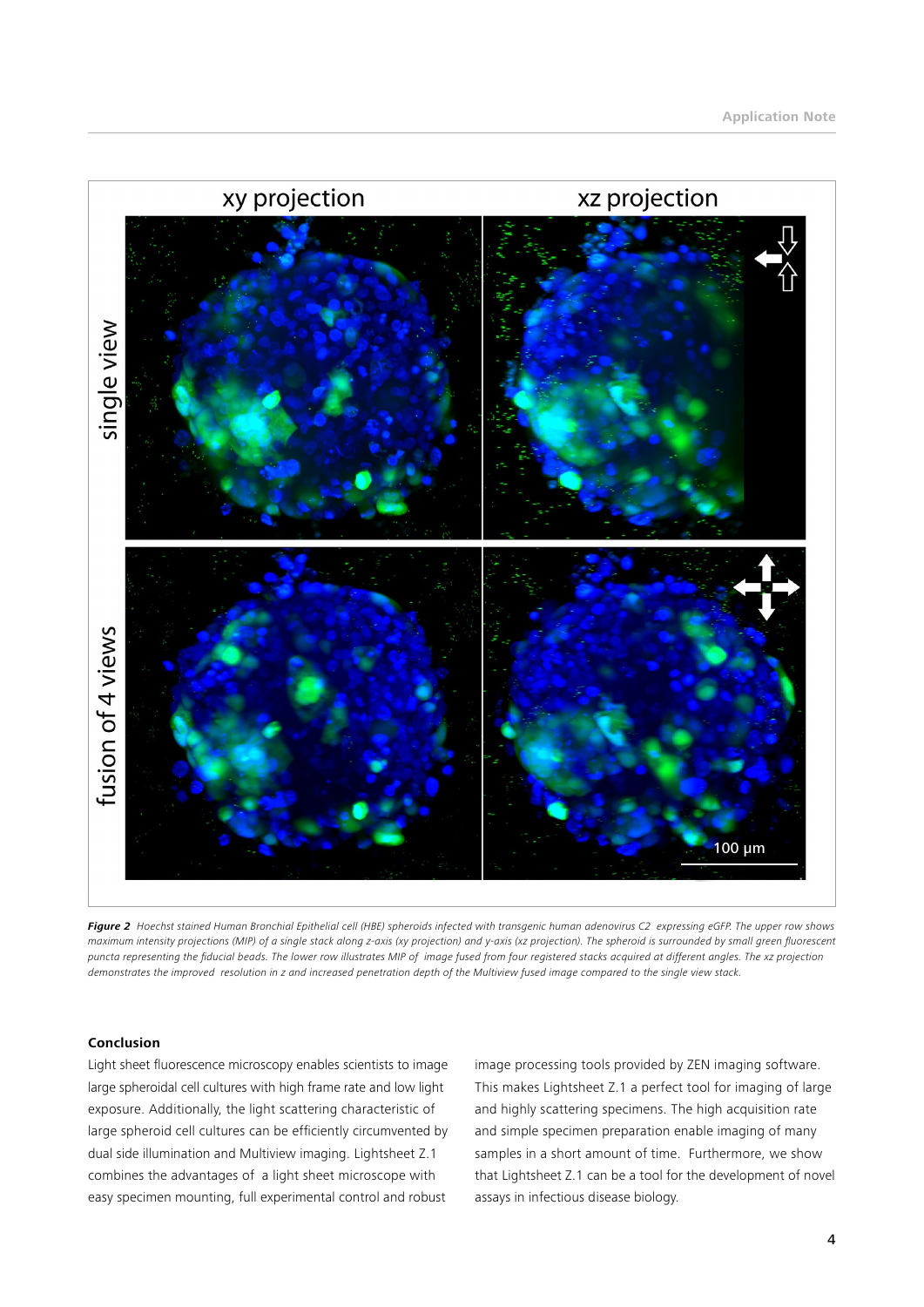#### **References:**

Griffith, L.G., and Swartz, M.A. (2006). Capturing complex 3D tissue physiology in vitro. Nat. Rev. Mol. Cell Biol. 7, 211–224.

Huisken, J., Swoger, J., Del Bene, F., Wittbrodt, J., and Stelzer, E.H.K. (2004). Optical Sectioning Deep Inside Live Embryos by Selective Plane Illumination Microscopy. Science 305, 1007–1009.

Siedentopf, H., and Zsigmondy, R. (1902). Über Sichtbarmachung und Größenbestimmung ultramikoskopischer Teilchen, mit besonderer Anwendung auf Goldrubingläser. Ann. Phys. 315, 1–39.

Verveer, P.J., Swoger, J., Pampaloni, F., Greger, K., Marcello, M., and Stelzer, E.H.K. (2007). High-resolution three-dimensional imaging of large specimens with light sheet-based microscopy. Nat. Methods 4, 311–313.

Voie, A.H., Burns, D.H., and Spelman, F.A. (1993). Orthogonal-plane fluorescence optical sectioning: three-dimensional imaging of macroscopic biological specimens. J. Microsc. 170, 229–236.

Yakimovich, A., Gumpert, H., Burckhardt, C.J., Lütschg, V.A., Jurgeit, A., Sbalzarini, I.F., and Greber, U.F. (2012). Cell-free transmission of human adenovirus by passive mass transfer in cell culture simulated in a computer model. J. Virol. 86, 10123 -10137.